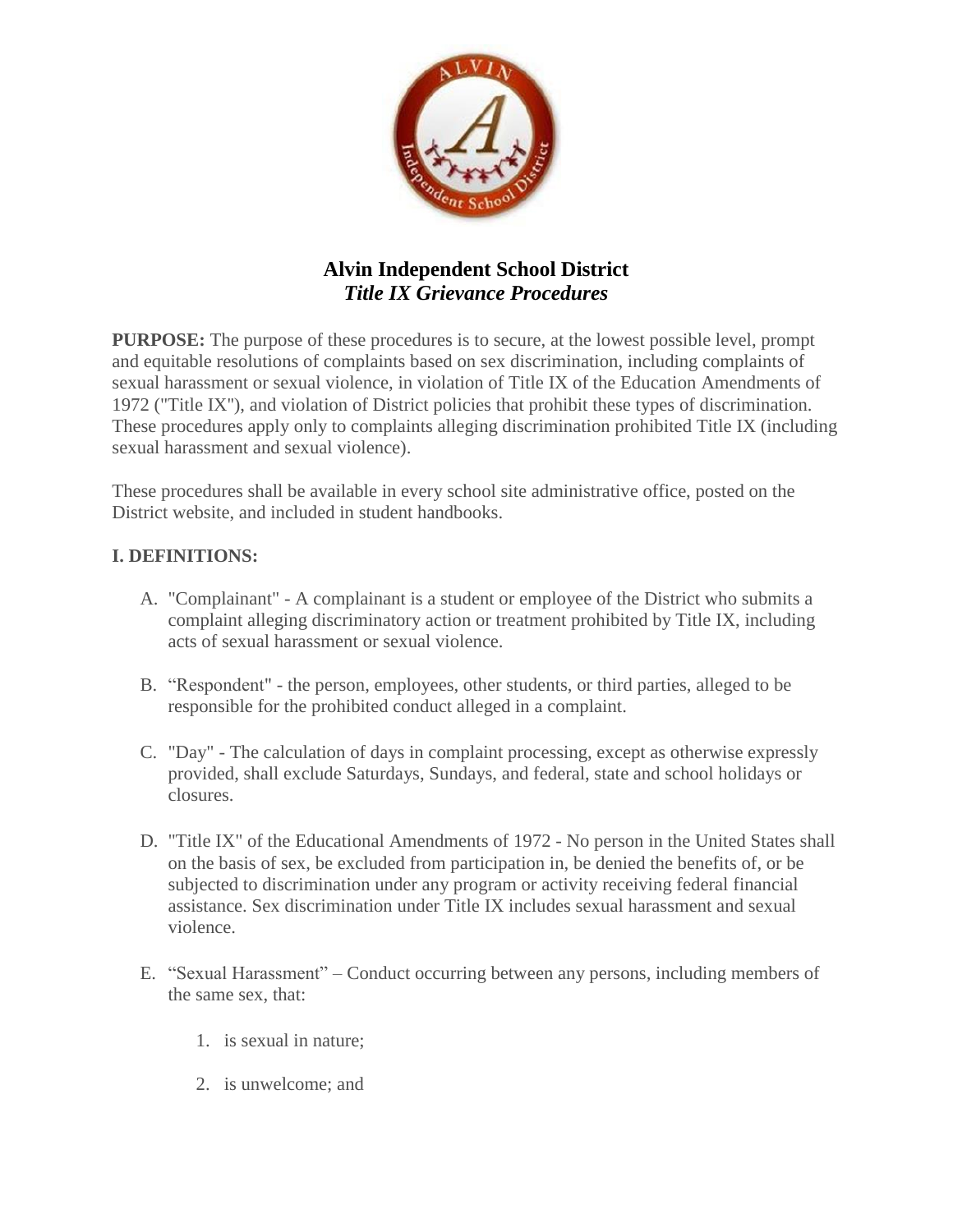3. denies or limits a student's ability to participate in or benefit from a school's education program.

\*Sexual Harassment may include acts of sexual violence. Sexual Harassment is a form of sex discrimination prohibited by Title IX.

- F. "Sexual Violence" Physical sexual acts occurring between any persons, including members of the same sex, perpetrated by against a person's will or where a person is incapable of giving consent (e.g., due to the student's age or use of drugs or alcohol, or because an intellectual or other disability prevents the student from having the capacity to give consent). A number of different acts fall into the category of sexual violence, including rape, sexual assault, sexual battery, sexual abuse, and sexual coercion. Sexual violence can be carried out by school employees, other students, or third parties. All such acts of sexual violence are forms of sex discrimination prohibited by Title IX.
- G. "Complaint Submission Date" the date on which a written complaint was received by the Responsible Administrator.
- H. "Responsible Administrator" The Title IX Coordinator, the authorized designee of this individual, or the administrator designated by the Superintendent, as appropriate.
- I. ''Neutral and objective investigator/administrator" an administrator or designated investigator who is not the subject of a complaint or is not a Complainant.

## **II. PROCEDURAL REQUIREMENTS.**

- A. Time Limits. A complaint under this procedure should be filed as soon as possible after the time of occurrence and within 180 days of the alleged violation(s) of Title IX. Failure of a complainant or appellant to comply with any time limitation in the complaint procedure may result in dismissal of the complaint and/or denial of the appeal. Dismissal shall not preclude the individual's right to pursue the complaint through other appropriate external agencies. If a district representative fails to comply with any time limitation in the complaint procedure, the Complainant may immediately proceed to the next level permitted by these Procedures.
- B. Service. Service of any notice or decision provided for under this procedure shall be deemed effective on the person served as of the date of delivery, if personally served, faxed or emailed, or effective three (3) calendar days of deposit by first class mail if delivered by mail.
- C. Confidentiality.
	- 1. Confidentiality will be maintained to the greatest extent possible. Any information gathered during an informal procedure may be used during a formal procedure, if initiated. While there can be no assurance of complete confidentiality, complaints under this procedure will be treated as sensitive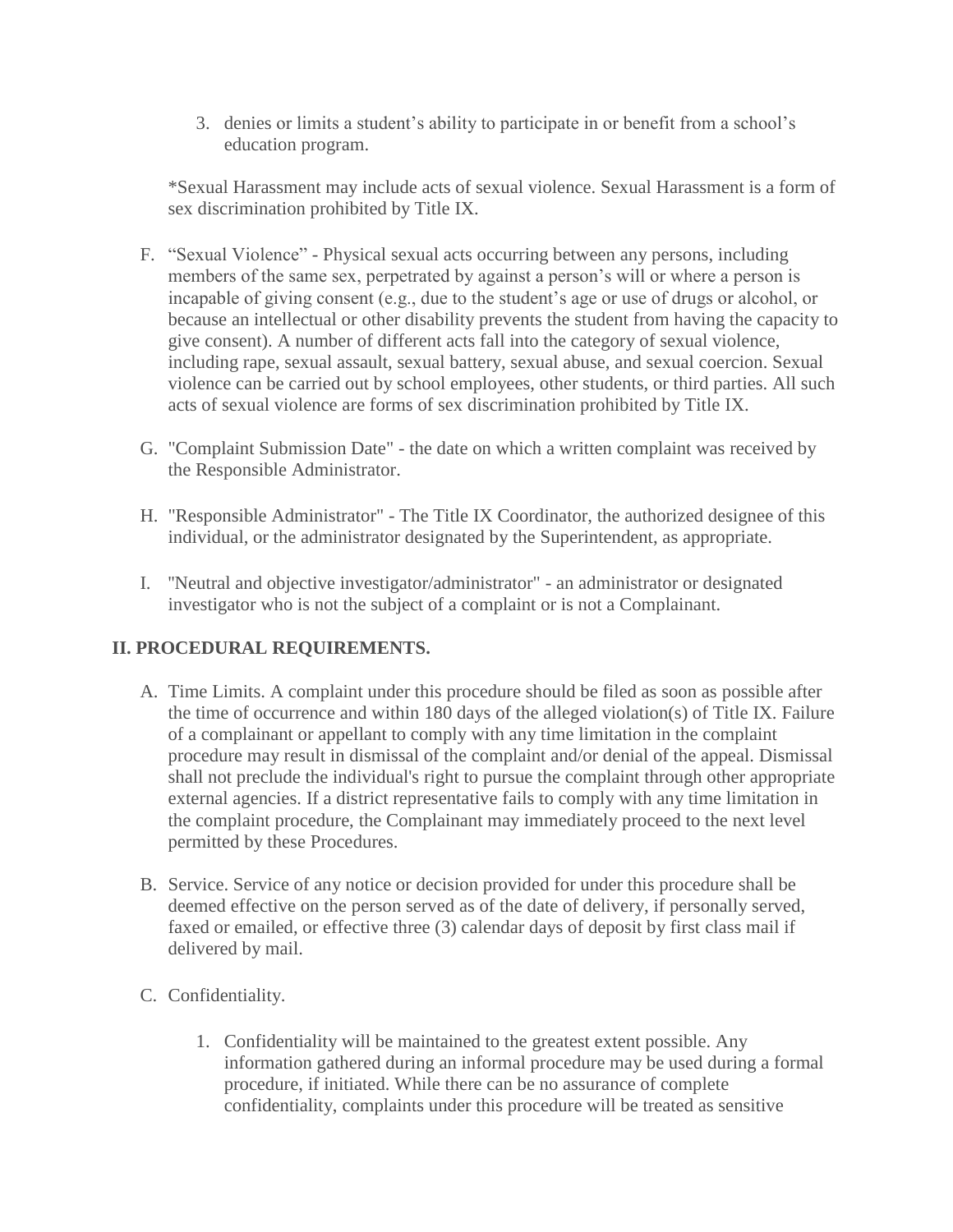information not to be shared with others except in limited circumstances. Examples of exceptions to maintaining confidentiality include:

- **ightharrow** information the law requires to be reported.
- **ightharrow information imparted to others in supervisory positions in order to** further an investigation or halt a discriminatory practice.
- **ightharror** information given to the respondent in order to have sufficient information to respond to the allegations.
- 2. The District will take all reasonable steps to investigate and respond to a complaint consistent with a request by the complaining party not to disclose his/her name. However, such requests for confidentiality may limit the District's ability to adequately investigate and respond to the allegations raised in the complaint.
- 3. Requests for confidentiality, therefore, will be evaluated in the context of the District's responsibility to provide a safe and nondiscriminatory environment for all students, and the request will be weighed against whatever factors the District deems relevant, including, without limitation:
	- $\blacksquare$  the complainant's age;
	- circumstances that suggest there is an increased risk of future acts of harassment and/or sexual violence under similar circumstances; and
	- whether the District possesses other means to obtain relevant evidence (e.g., security cameras or personnel, physical evidence).
- 4. All parties to a grievance, including the Complainant, Respondent and witnesses, have privacy interests and, therefore, all parties should be cautioned not to divulge or publicize the nature of the proceedings or the identity of those involved outside the scope of the investigation

#### **III. INFORMAL AND FORMAL PROCESSES.**

- A. INFORMAL RESOLUTION PROCESS: Informal resolution may be an appropriate choice when the conduct involved is not of a serious or repetitive nature and disciplinary action is not required to remedy the situation. No formal investigation is involved in the informal resolution process, and the informal resolution process shall not be considered a precondition for the filing of a formal written complaint pursuant to Section III.B., below.
	- 1. A written request for informal resolution must be made within ten (10) days of the date of the alleged incident. The school principal or designee shall determine whether the nature of the problem is such that it is likely to be resolved by agreement on an informal basis.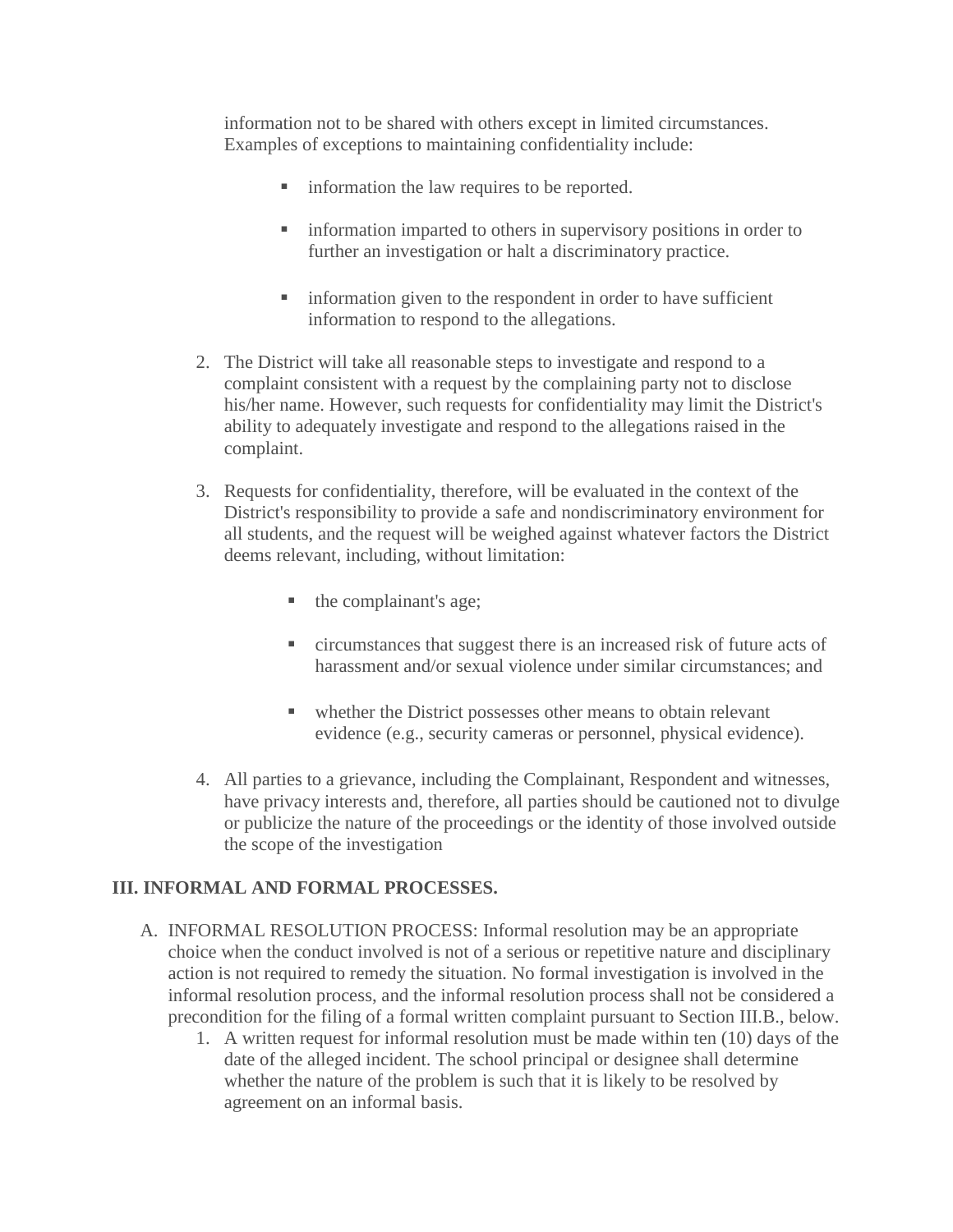- 2. Methods for informal resolution may include, but are not limited to, coaching the person on how to directly address a situation which is causing a problem; mediating the dispute with the parties; developing written behavior expectations of the alleged offender to redirect conduct; assisting with the resolution of a real or perceived problem; or arranging a documented meeting with the alleged offender that involves a discussion of the sex discrimination and sexual harassment policies and requirements for compliance.
- 3. The principal or designee shall document any informal resolution, and a copy of such documentation shall be forwarded to the Title IX Coordinator within three (3) days of resolution.
- B. FORMAL COMPLAINT PROCEDURES: Initiation of the formal complaint procedures requires a written complaint. All written complaints regarding harassment or discrimination of students or employees in violation of Title IX shall be submitted to:

Rory Gesch, Title IX Coordinator, [rgesch@alvinisd.net](mailto:rgesch@alvinisd.net)

#### **Step 1 - Reporting Complaints.**

- A. The Complainant may obtain a Complaint Form from the Title IX Coordinator, school principal, or the District website. The Complainant may attach a written narrative explaining the nature of the complaint to the Form. The Complaint Form or narrative shall contain information that describes the conduct that has violated prohibitions against sex discrimination, including sexual harassment and sexual violence, and identify with reasonable particularity the respondent(s) and any witnesses to the alleged conduct.
- B. Any District employee who either reasonably believes a student has been discriminated against based on sex or who receives a complaint of sex discrimination, harassment or violence from a student must immediately submit the Complaint Form to the Responsible Administrator. This reporting obligation is in addition to a school employee's reporting obligations to appropriate officials pursuant to law and the District Child Abuse or Neglect Reporting Guidelines when the employee has a reasonable belief that a student is being sexually abused or subjected to other forms of abuse and neglect prohibited by law.
- C. If the Complainant is unwilling or unable to provide a written statement including the information set forth above, the Responsible Administrator shall ask for such details in an oral interview. In the event the Complainant is a student with disabilities, the Responsible Administrator will carefully review the reporting student's IEP or 504 plan to determine what specific accommodations that child should have to aid in their reporting.

#### **Step 2 - Determining Applicability of the Procedures.**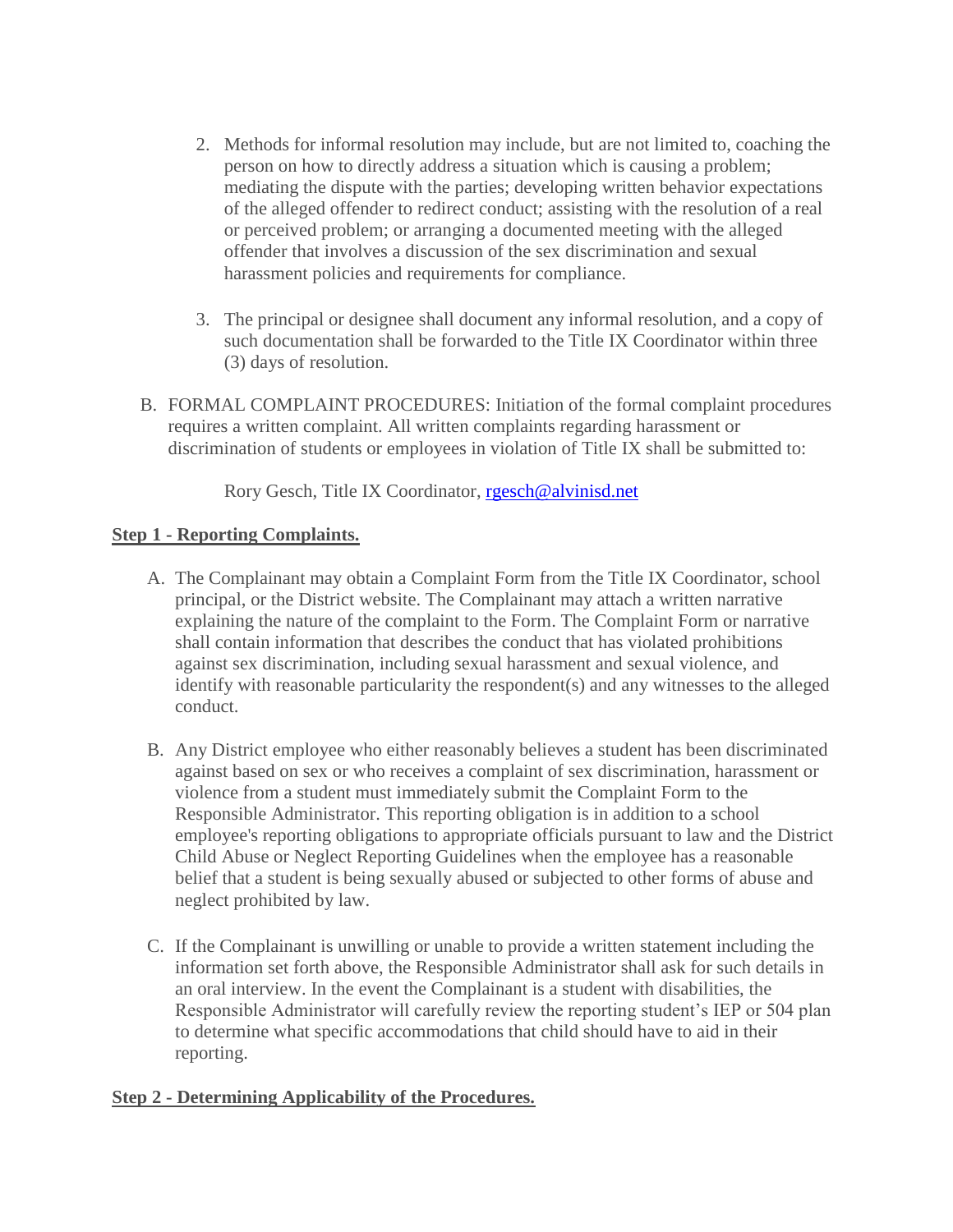The Responsible Administrator shall initially review the written complaint to determine whether the matter falls within the scope of these procedures. Within five (5) days after the Complaint Submission Date, the Responsible Administrator shall initiate an investigation of the matters alleged, or inform the Complainant in writing that the matters alleged in the complaint are not within the jurisdiction or authority of the District to investigate and that the District will not carry out any further investigation. If the matter does not involve allegations of discrimination within the scope of these procedures, the Responsible Administrator shall forward the matter to the proper District administrative authority for review, if appropriate.

### **Step 3 - Investigation.**

- A. The Responsible Administrator shall oversee that an adequate, reliable and impartial investigation of the complaint is conducted by the principal or designee of the school site where the student is enrolled, the employee is assigned, and/or where the alleged discrimination occurred.
- B. In order to provide a neutral and objective investigation, neither the Responsible Administrator, nor the principal or designee conducting the investigation shall be a party to the complaint in the investigation.
- C. In the event that the principal or his/her designee is not a neutral party, the Responsible Administrator shall designate a neutral and objective administrator to conduct the investigation. In the event that the Responsible Administrator is not a neutral party, the Superintendent shall designate a neutral and objective administrator to oversee the investigation.
- D. In conducting the investigation, the designated investigator shall interview all parties identified in the complaint and other witnesses that the investigator determines may provide information relevant to resolving the complaint allegation(s). Both the Complainant and Respondent shall have the opportunity to identify witnesses to be interviewed and provide documentation or other evidence for the designated investigator to review.
- E. The Responsible Administrator shall consider the evidence compiled by the designated investigator and take whatever additional actions the Responsible Administrator deems necessary to complete the investigation.
- F. The Responsible Administrator will maintain documentation of all proceedings, which may include written findings of facts, transcripts, notes, or audio recordings.

#### **Step 4 - Notice of Resolution.**

A. Notice. The Responsible Administrator shall notify both the Complainant and Respondent in writing within thirty (30) days from the Complaint Submission Date of the results of the investigation.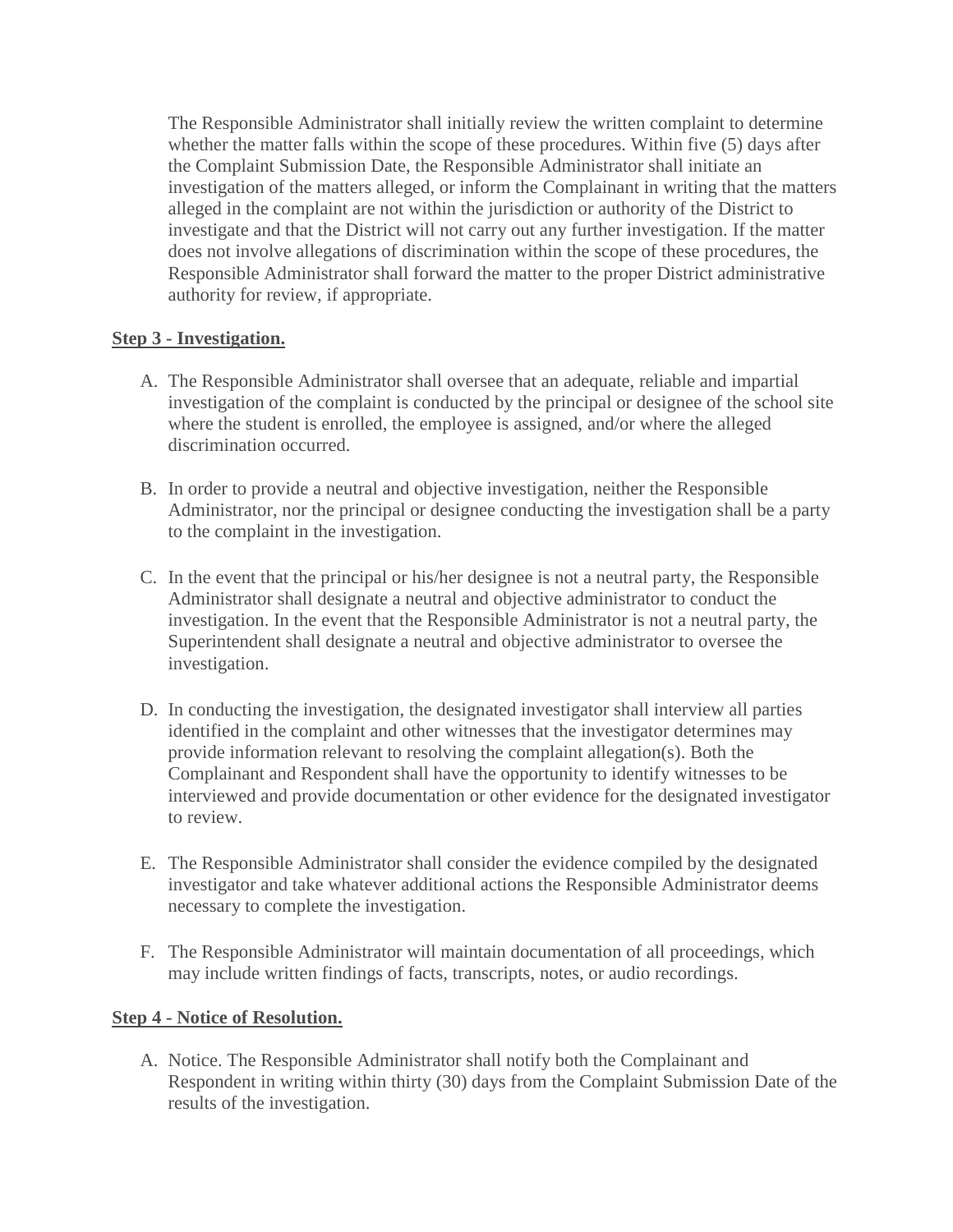- B. Written Determination. The Responsible Administrator shall consider the totality of the evidence and determine whether the preponderance of the evidence establishes that the alleged discrimination occurred (i.e., it is more likely than not that discrimination/sexual harassment/sexual violence occurred).
	- 1. If the Responsible Administrator determines that the preponderance of the evidence does not support the allegations of discrimination, the Complainant may appeal the determination pursuant to Step 5, below.
	- 2. If the Responsible Administrator determines that the preponderance of the evidence supports the allegations of discrimination by the Respondent, the Responsible Administrator shall provide written findings and conclusions supporting the determination. In addition, the written determination shall make recommendations for
		- a) immediately ending the discriminatory conduct;
		- b) ways to remedy the discriminatory effects of any discriminatory behavior on the complaining party and, if applicable, the District's educational environment, and
		- c) the steps to be taken to prevent the recurrence of any discriminatory or harassing conduct found to have occurred. The recommendations of the Responsible Administrator shall become final and shall be implemented unless either party appeals as provided in Step 5 - Appeal Rights.

## **Step 5 - Appeal Rights.**

- A. A party not satisfied with the resolution in Step 4, above, may submit a written appeal within five (5) days to the Superintendent. The written appeal shall state with particularity the nature of the disagreement, the reasons underlying such disagreement, and how the outcome would be changed by reconsideration of the determination.
- B. The Superintendent or designee shall conduct a review of the record to determine whether the preponderance of the evidence supports the determination. The Superintendent or designee shall issue a written decision and mail it to the parties within ten (10) days of the receipt of the appeal. The Superintendent's decision is a final decision.

#### **Step 6 - Complaints to an External Agency.**

If a party is not satisfied with the Superintendent's decision in Step 5, above, the party may file a complaint with the Office of Civil Rights ("OCR'') in Philadelphia,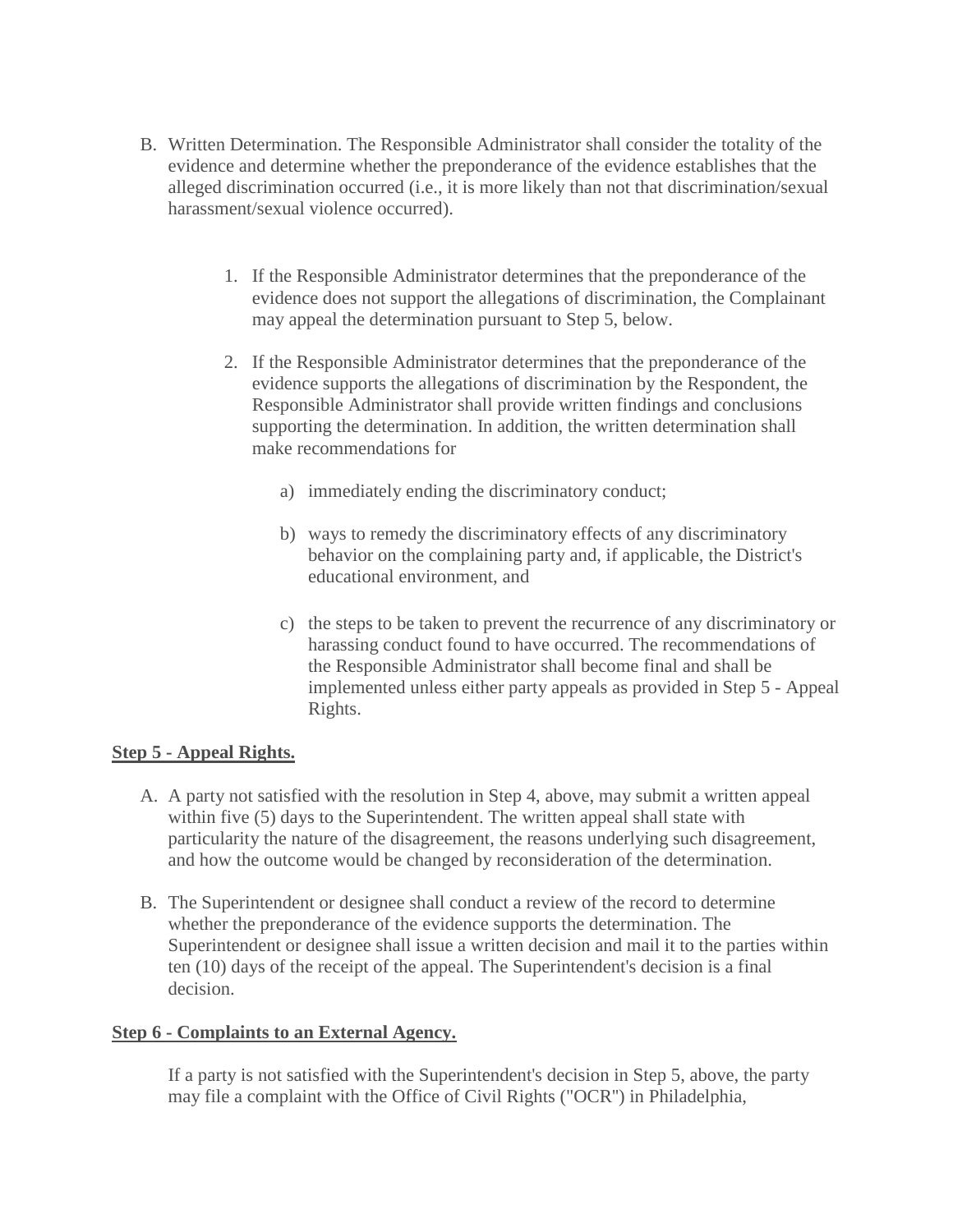Pennsylvania. More information is available at the Philadelphia Office for Civil Rights, U.S. Department of Education, The Wanamaker Building, 100 Penn Square East, Suite 515, Philadelphia, PA 19107-3323.

#### **IV. DISCIPLINE.**

- A. Employees and students may be disciplined if it is determined through this procedure that discriminatory action, treatment, harassment or retaliation for complaining, has occurred in violation of federal or state laws or District policies. The Responsible Administrator shall refer the matter to the appropriate District administrator to initiate disciplinary proceedings against the Respondent.
	- 1. Students. If the recommended disciplinary consequences involve either a long-term suspension or expulsion, the student is entitled to pursue the hearing and appeal rights pursuant to policy FNG(LOCAL).
	- 2. Employees. If the disciplinary consequence involves suspension or termination, the employee's hearing and appeal rights will be governed by Texas law and District policies.

# **V. NO RETALIATION.**

- A. Students, employees or parents who make complaints in good faith, shall be free from retaliation, coercion, and reprisal in seeking resolution of their complaint. Furthermore, persons acting as witnesses to a complaint, in good faith, shall be free from reprisal.
- B. Retaliation is a separate violation distinct from the initial underlying harassment or discrimination allegation. Claims of retaliation, submitted in good faith and in writing to the Responsible Administrator, shall be investigated pursuant to these procedures. Individuals who engage in retaliation will be subject to discipline, regardless of whether there has been a finding of cause for the underlying complaint.

## **VI. FALSE COMPLAINTS.**

- A. Individuals who knowingly file a false or misleading complaint alleging harassment, discrimination or retaliation are subject to appropriate disciplinary action, including, but not limited to, dismissal of the complaint.
- B. If the preponderance of the evidence supports a finding that the Complainant submitted a false or misleading complaint alleging harassment, discrimination or retaliation, the complaint will be dismissed, and the student or employee who submitted the complaint will be recommended for discipline in a manner consistent with the District's Rights and Responsibilities Guide.